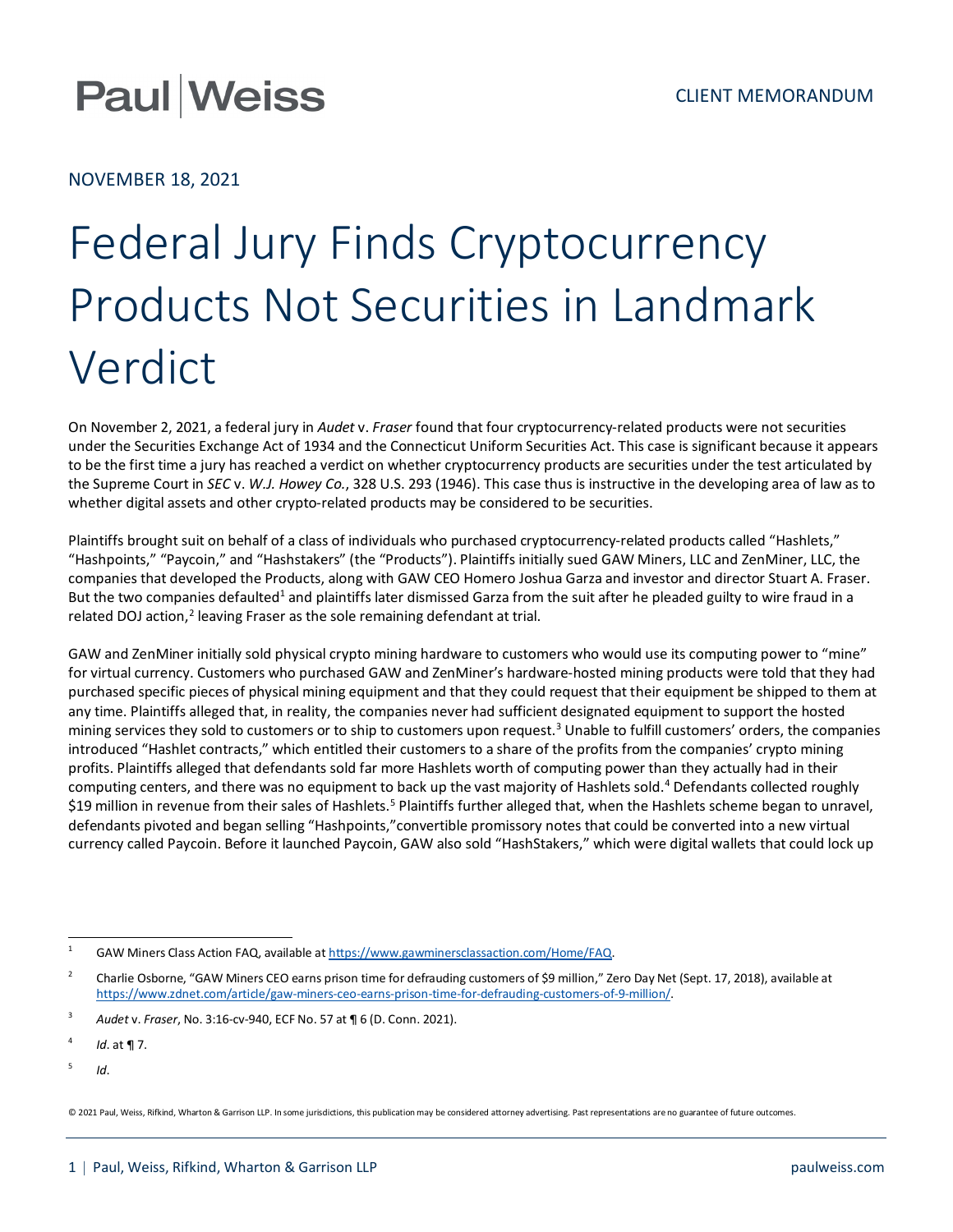Paycoin for 30, 90 or 180-day terms and generate fixed returns. Defendants launched Paycoin by promoting a \$20 price floor and its wide acceptance by well-known merchants, neither of which ultimately proved to be true.<sup>[6](#page-1-0)</sup>

Plaintiffs brought claims under Section 10(b) of the Securities Exchange Act of 1934 and Rule 10b-5 and Sections 36b-29(a)(1) and (2) of the Connecticut Uniform Securities Act, as well as claims for common law fraud. With respect to the common law fraud claims, the jury found that GAW Miners had engaged in a fraud concerning Hashlets but that plaintiffs did not prove that Fraser had aided and abetted in the company's fraud.[7](#page-1-1)

Some key takeaways from the jury instructions are as follows:

- **The jury found that none of the four Products were securities**. The court explained that four of the plaintiffs' five claims against Mr. Fraser required plaintiffs to prove that one or more of the Products were securities, and that the jury should therefore begin its deliberations with this question.<sup>8</sup> Plaintiffs relied on the fact that the SEC had previously asserted in a successful civil fraud action against Garza that Hashlets were securities.<sup>[9](#page-1-3)</sup> The court instructed the jury on application of the *Howey* test, stating that "to establish that a Product is an 'investment contract,' the plaintiffs must prove that there was, with regard to that Product: (1) an investment of money; (2) in a common enterprise; (3) with profits to be derived solely from the efforts of others." The instructions noted that "[f]or each of these elements, you must focus on what the buyers of the Products were ledto expect about the nature of the Products."<sup>[10](#page-1-4)</sup> The court also gave specific guidance on the second and third elements. With respect to the "common enterprise" element, the instructions provided that "Plaintiffs must prove with respect to a specific Product, either: (1) that each individual buyer's fortunes were tied to the fortunes of the other buyers by the pooling of their assets, usually combined with the pro-rata distribution of profits, i.e., distribution proportionate to the buyer's investment; or (2) that the individual buyer's fortunes were tied to the fortunes of GAW Miners, i.e., that the fortunes of the buyers and the Company were linked so that they would rise and fall together."<sup>[11](#page-1-5)</sup> And with respect to third element—whether profits are derived solely from the efforts of others—the court instructed the jury that "[i]f there was a reasonable expectation of significant investor control, then profits would not be considered derived solely from the efforts of others," but "if the expectation was that the participants would be passive investors, then profits would be considered derived solely from the efforts of others."<sup>[12](#page-1-6)</sup> The jury found that none of the four Products were investment contracts.<sup>[13](#page-1-7)</sup>
- **The court instructed the jury that a currency is not a security and defined "currency" as broader than merely fiat**. With respect to the federal securities claim, the court noted in the jury instructions that "there is an exception to the definition of 'securities' available under the Exchange Act that is not available under the [Connecticut Uniform Securities Act]. Specifically, the Exchange Act provides that a currency is not a security. That means that, for the Exchange Act claim only, even if a Product meets the definition of an 'investment contract', it is not a 'security' if it is a currency." Fraser had asserted an affirmative defense that Paycoin, GWC's virtual currency, was properly considered a currency and therefore could not be a security. The court defined currency as "an item (such as a coin, government note, or banknote) that is generally accepted as payment in a transaction and recognized as a standard of value." The court cautioned in the jury instructions that "it is important to note that merely describing a product as a 'currency' does not make it one. You should

- <span id="page-1-3"></span><sup>9</sup> Connecticut-Based Bitcoin Mining Fraudster Sentenced to Prison, SEC Litigation Release No. 24281 (Sept. 20, 2018), available at [https://www.sec.gov/litigation/litreleases/2018/lr24281.htm.](https://www.sec.gov/litigation/litreleases/2018/lr24281.htm)
- <span id="page-1-4"></span><sup>10</sup> *Audet* v. *Fraser*, No. 3:16-cv-940, ECF No. 326 at 21.
- <span id="page-1-5"></span> $11$  *Id*
- <span id="page-1-6"></span><sup>12</sup> *Id*. at 21-22.

<span id="page-1-0"></span> $^{6}$  *Id.* at **¶** 8.

<span id="page-1-1"></span><sup>7</sup> *Audet* v. *Fraser*, No. 3:16-cv-940, ECF No. 330 at 13-14 (D. Conn. 2021).

<span id="page-1-2"></span><sup>8</sup> *Audet* v. *Fraser*, No. 3:16-cv-940, ECF No. 326 at 20 (D. Conn. 2021).

<span id="page-1-7"></span><sup>13</sup> *Audet* v. *Fraser*, No. 3:16-cv-940, ECF No. 330 at 2 (D. Conn. 2021).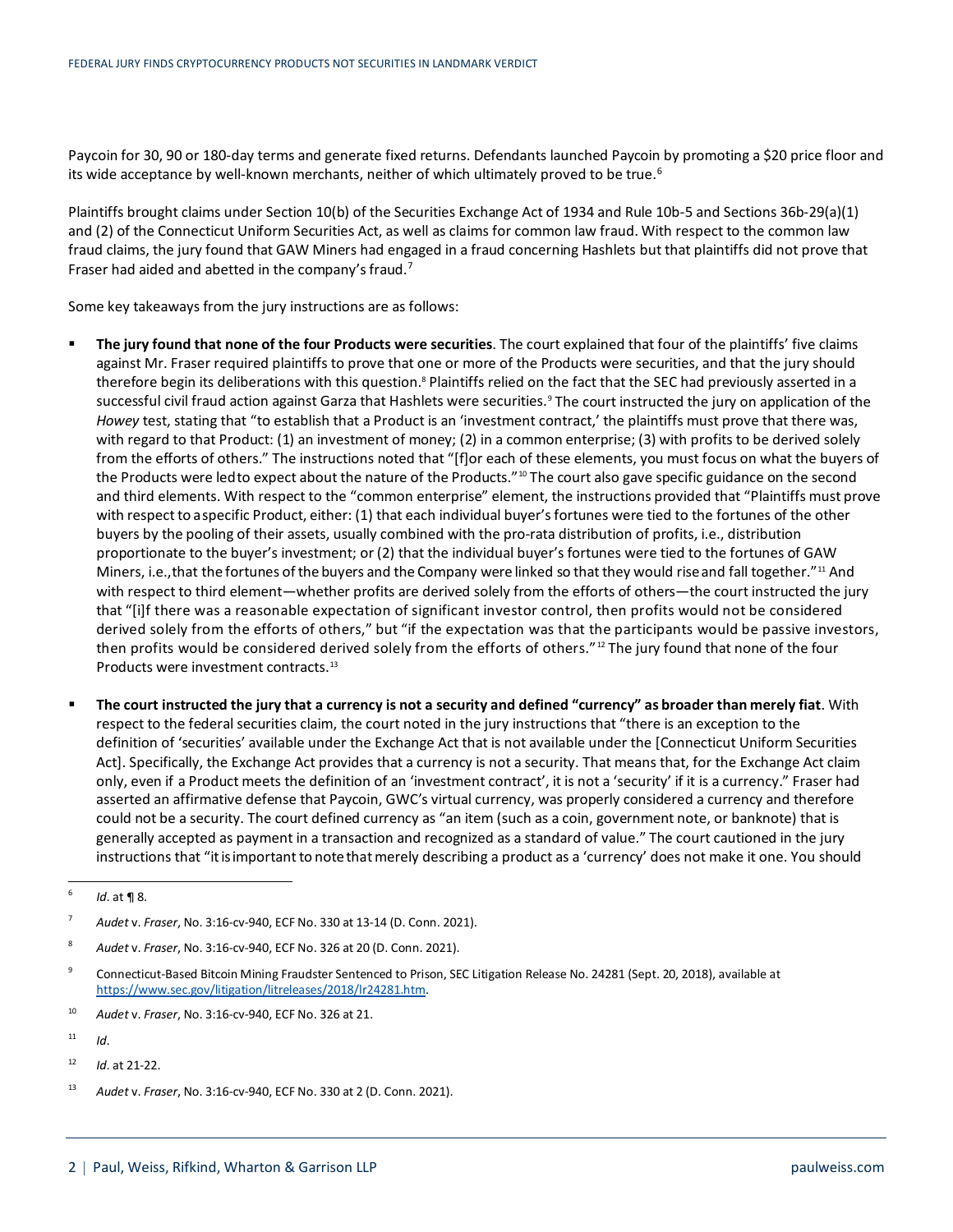focus on the substance and economic reality of Paycoin, not its name or label. The Defendant has the burden of proving that Paycoin is a currency."<sup>[14](#page-2-0)</sup>

## **Implications**

Over the last few years, courts have increasingly grappled with the question of when digital assets constitute securities. For example, in *Securities and Exchange Commission* v. *Telegram,* the court granted the SEC's motion for a temporary restraining order to enjoin Telegram from engaging in a plan to distribute a new cryptocurrency to certain sophisticated entities and high net-worth individuals.[15](#page-2-1) And in *United States Securities and Exchange Commission* v. *Kik Interactive Inc.*, the court granted summary judgment in favor of the SEC, holding that the defendant's digital token product was an investment contract under Section  $2(a)(I)$  of the Securities Act.<sup>[16](#page-2-2)</sup> This case is significant because it is the first time a jury has reached a verdict on the question of whether particular cryptocurrency-related assets are securities, let alone found that such assets are not securities. The jury instructions in the *Audet* matter may serve as useful guidance for litigants and market participants considering whether digital assets may be securities. The court also provided a defendant-friendly instruction on the third element of the *Howey*  test—often the most hotly contested element—by instructing the jury that profits are not derived solely from the efforts of others where there is "a reasonable expectation of significant investor control." It will be interesting to see how defendants utilize this verdict in future cases.

\* \* \*

<span id="page-2-0"></span><sup>14</sup> *Audet* v. *Fraser*, No. 3:16-cv-940, ECF No. 326 at 20-21 (D. Conn. 2021).

<span id="page-2-1"></span><sup>15</sup> *Secs. & Exch. Comm'n* v. *Telegram, et al*, 448 F. Supp. 3d 352 (S.D.N.Y. 2020).

<span id="page-2-2"></span><sup>16</sup> *Secs. & Exch. Comm'n* v. *Kik Interactive Inc*., 492 F.Supp.3d 169 (S.D.N.Y. 2020).